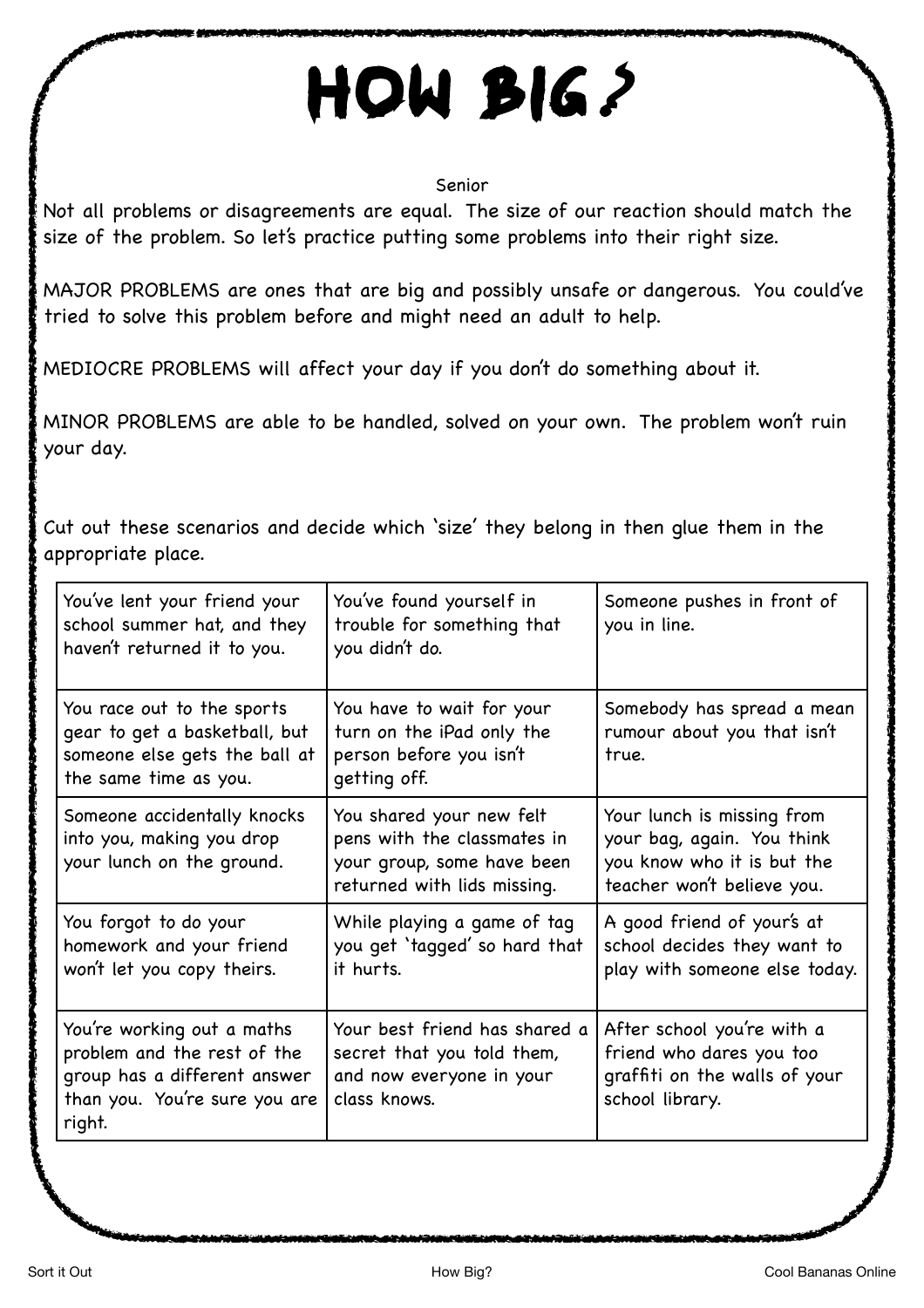## How big *?*

## **Junior**

Not all problems or disagreements are equal. The size of our reaction should match the size of the problem. So let's practice putting some problems into their right size.

MAJOR PROBLEMS are ones that are big and possibly unsafe or dangerous.

MEDIOCRE PROBLEMS will affect your day if you don't do something about it.

MINOR PROBLEMS are able to be handled, solved on my own. The problem won't ruin my day.

Cut out these scenarios and decide which 'size' they belong in then glue them in the appropriate place.

| You've let a friend use your<br>sun hat and they haven't<br>given it back.                        | You're in trouble for<br>something you didn't do.                                                       | Someone pushes in front of<br>you in line.                                                                           |
|---------------------------------------------------------------------------------------------------|---------------------------------------------------------------------------------------------------------|----------------------------------------------------------------------------------------------------------------------|
| There aren't enough<br>basketballs for everyone.                                                  | It's your turn on the iPad but<br>the person before you won't<br>get off.                               | Someone is saying something<br>mean about you to other<br>people in the class.                                       |
| Someone accidentally knocks<br>into you, making you drop<br>your lunch on the ground.             | You shared your new felt<br>pens and now some are<br>missing their lids.                                | Your lunch is missing from<br>your bag, again.                                                                       |
| You forgot to practice your<br>spelling words.                                                    | While playing a game of tag<br>you get 'tagged' so hard that<br>it hurts.                               | A good school friend decides<br>they want to play with<br>someone else today.                                        |
| The people sitting at your<br>table are being noisy and you<br>can't concentrate on your<br>work. | Your best friend has shared a<br>secret that you told them,<br>and now everyone in your<br>class knows. | After school you're with a<br>friend who dares you to make<br>a mess with the toilet paper<br>in the school toilets. |